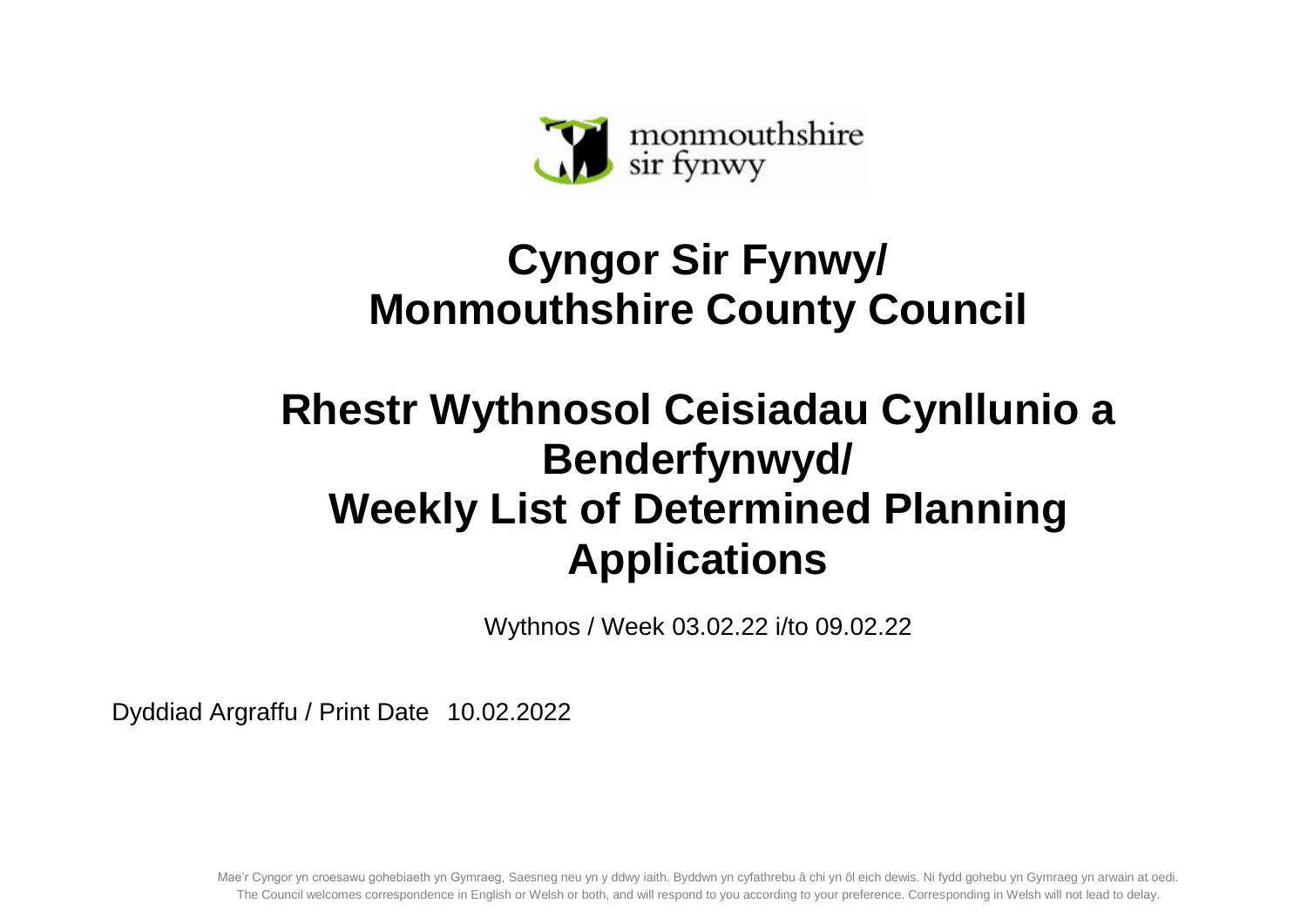| Ward/Ward                                                                                   | <b>Rhif Cais/</b><br><b>Application</b><br><b>Number</b> | Disgrifia d o'r<br>Datblygiad/<br><b>Development</b><br><b>Description</b>                                                                                         | <b>Cyfeiriad Safle/</b><br><b>Site Address</b>                                    | Penderfyniad/<br><b>Decision</b> | Dyddiad y<br>Penderfyniad/<br><b>Decision Date</b> | <b>Lefel Penderfyniad/</b><br><b>Decision Level</b> |
|---------------------------------------------------------------------------------------------|----------------------------------------------------------|--------------------------------------------------------------------------------------------------------------------------------------------------------------------|-----------------------------------------------------------------------------------|----------------------------------|----------------------------------------------------|-----------------------------------------------------|
| <b>Llanfoist</b><br>Fawr<br>Plwyf/ Parish:<br><b>Llanfoist Fawr</b><br>Community<br>Council | DM/2020/00825                                            | <b>Extension of existing</b><br>agricultural building and<br>change of use to<br>boarding kennels.                                                                 | Pen Y Worlod<br>Farm<br>Merthyr Road<br>Llanfoist<br>Abergavenny<br>NP7 9LR       | Approve                          | 04.02.2022                                         | <b>Delegated Officer</b>                            |
| <b>Llanfoist</b><br>Fawr<br>Plwyf/ Parish:<br><b>Llanfoist Fawr</b><br>Community<br>Council | DM/2021/01258                                            | Glazed enclosure to be<br>attached to the rear wall<br>of house (lean to style),<br>in order to allow<br>swimming 365 days of<br>the year as a form of<br>therapy. | 35 St Helen's<br>Crescent<br>Llanellen<br>Abergavenny<br>Monmouthshire<br>NP7 9HN | Approve                          | 07.02.2022                                         | <b>Delegated Officer</b>                            |
| <b>Cantref</b><br>Plwyf/ Parish:<br>Abergavenny<br><b>Town Council</b>                      | DM/2021/02036                                            | Proposed first floor<br>extension.                                                                                                                                 | 46 Belgrave Road<br>Abergavenny<br>Monmouthshire<br>NP77AG                        | Approve                          | 08.02.2022                                         | <b>Delegated Officer</b>                            |
| Lansdown<br>Plwyf/ Parish:<br>Abergavenny<br><b>Town Council</b>                            | DM/2022/00024                                            | 06.01.2022To reduce<br>ash crown by 20%.                                                                                                                           | 16 Wedgwood<br>Gardens<br>Abergavenny<br>Monmouthshire<br>NP77AF                  | Approve                          | 09.02.2022                                         | <b>Delegated Officer</b>                            |
| Lansdown<br>Plwyf/ Parish:<br>Abergavenny<br><b>Town Council</b>                            | DM/2022/00160                                            | NMA relating to<br>application<br>DM/2021/01704.<br>(Amendment of gazebo<br>location).                                                                             | 4 Herbert Close<br>Abergavenny<br>Monmouthshire<br>NP77AJ                         | Approve                          | 04.02.2022                                         | <b>Delegated Officer</b>                            |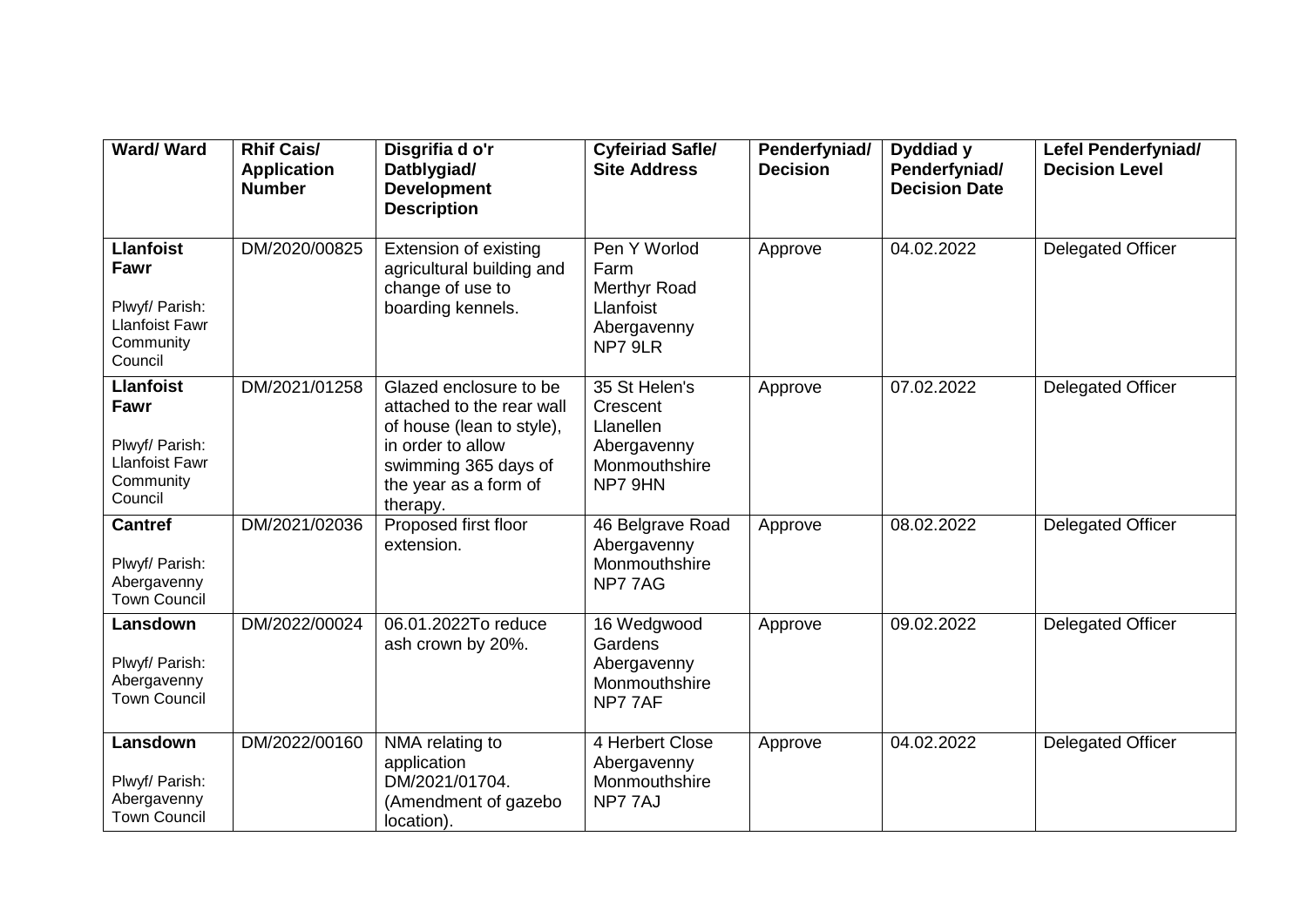| <b>Priory</b><br>Plwyf/ Parish:<br>Abergavenny<br><b>Town Council</b>                                       | DM/2022/00064 | Tree works: Birch -<br>Reduce height and<br>spread by 3m to help<br>maintain size and shape.<br>Sycamores X3 - Reduce<br>by 4m height and spread<br>down to old points to<br>help maintain size and<br>shape.                                                                                    | <b>Priory Gardens</b><br><b>Lower Monk Street</b><br>Abergavenny<br>Monmouthshire<br>NP7 5NQ                                                                   | Approve                  | 09.02.2022 | <b>Delegated Officer</b> |
|-------------------------------------------------------------------------------------------------------------|---------------|--------------------------------------------------------------------------------------------------------------------------------------------------------------------------------------------------------------------------------------------------------------------------------------------------|----------------------------------------------------------------------------------------------------------------------------------------------------------------|--------------------------|------------|--------------------------|
| <b>Llantilio</b><br><b>Crossenny</b><br>Plwyf/ Parish:<br>Llangattock<br>Vibon Avel<br>Community<br>Council | DM/2021/01244 | Siting of solar panels.                                                                                                                                                                                                                                                                          | Land At<br>B4233 The Hendre<br>The Hendre<br>Monmouthshire<br><b>NP25 5HH</b>                                                                                  | Application<br>Withdrawn | 03.02.2022 | Delegated Officer        |
| <b>Llantilio</b><br><b>Crossenny</b><br>Plwyf/ Parish:<br>Llantilio<br>Crossenny<br>Community<br>Council    | DM/2021/01570 | Removal of internal wall<br>between kitchen and<br>dining room in main<br>house. General<br>alterations to existing<br>outbuilding to form new<br>garage/workshop<br>including re-roofing of<br>the whole building<br>(including that under the<br>ownership of the<br>neighbouring properties). | The Old Theatre<br><b>Talycoed Court</b><br>B4233 Pen Y Parc<br>To Onen<br><b>Tal Y Coed</b><br><b>Llantilio Crossenny</b><br>Monmouthshire<br><b>NP25 5HR</b> | Application<br>Withdrawn | 09.02.2022 | <b>Delegated Officer</b> |
| Wyesham<br>Plwyf/ Parish:<br>Monmouth<br><b>Town Council</b>                                                | DM/2022/00058 | The property was a<br>single house which was<br>sub-divided in 2015 and<br>has been lived in by 2<br>households for the last 6<br>years.                                                                                                                                                         | <b>West View</b><br>30 Kymin Road<br>The Kymin<br>Monmouth<br>Monmouthshire<br><b>NP25 3SE</b>                                                                 | Approve                  | 04.02.2022 | <b>Delegated Officer</b> |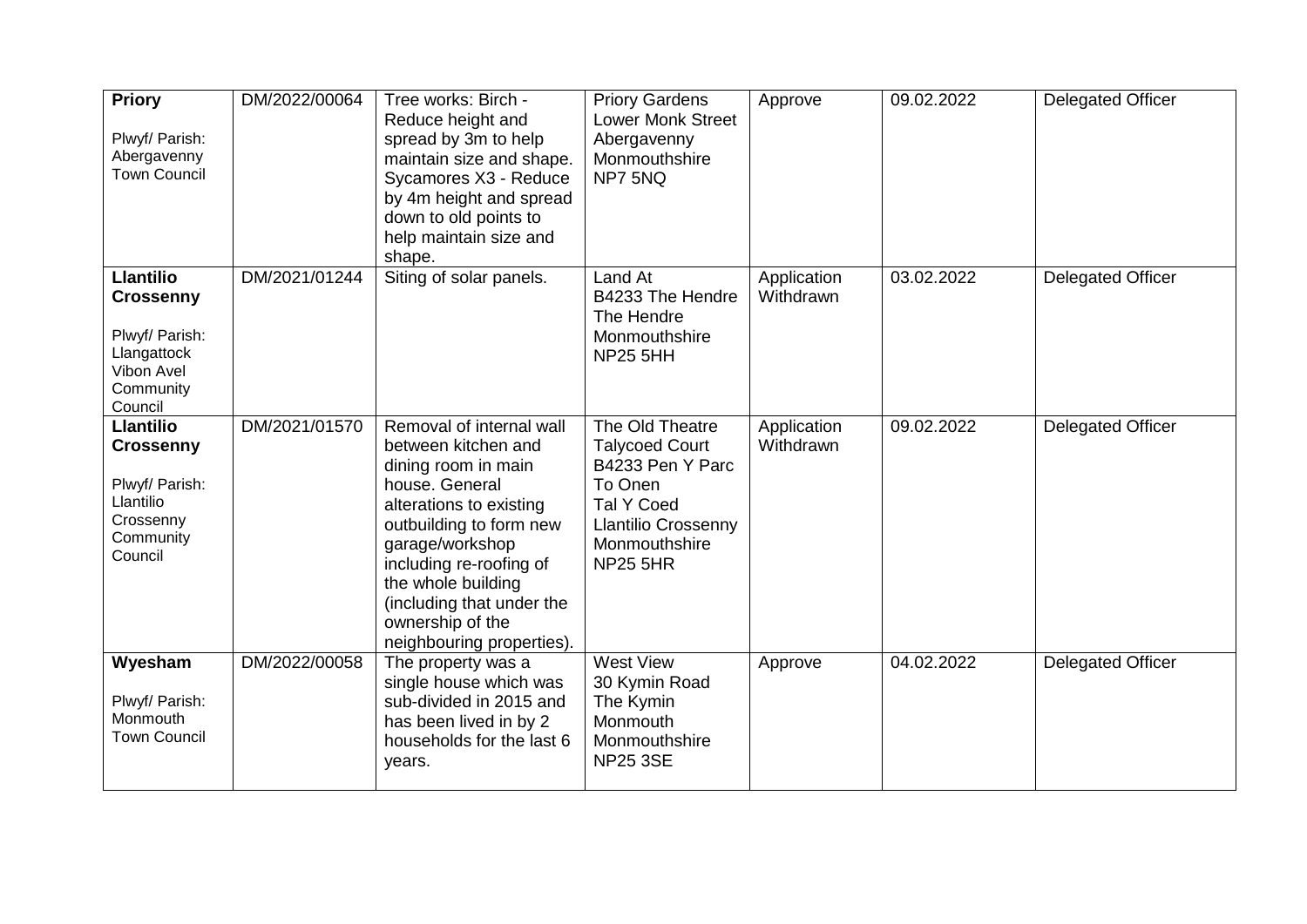| <b>Llanover</b>    | DM/2022/00004 | Five trees on the plot      | <b>Great Oak Cottage</b> | Approve | 07.02.2022 | <b>Delegated Officer</b> |
|--------------------|---------------|-----------------------------|--------------------------|---------|------------|--------------------------|
|                    |               | two, a cherry and a birch,  | Box Bush Road            |         |            |                          |
| Plwyf/ Parish:     |               | are dangerously             | <b>Great Oak</b>         |         |            |                          |
| Llanarth           |               | overhanging the road        | Bryngwyn                 |         |            |                          |
| Community          |               | and touching telecom        | <b>Usk</b>               |         |            |                          |
| Council            |               | lines to neighbouring       | Monmouthshire            |         |            |                          |
|                    |               | houses. We would like to    | <b>NP15 2AN</b>          |         |            |                          |
|                    |               | remove these trees          |                          |         |            |                          |
|                    |               |                             |                          |         |            |                          |
|                    |               | entirely as they've grown   |                          |         |            |                          |
|                    |               | too big and have the        |                          |         |            |                          |
|                    |               | potential to cause          |                          |         |            |                          |
|                    |               | damage to external          |                          |         |            |                          |
|                    |               | cables and the main         |                          |         |            |                          |
|                    |               | road. There is a crab       |                          |         |            |                          |
|                    |               | apple tree close to the     |                          |         |            |                          |
|                    |               | house needs coppicing       |                          |         |            |                          |
|                    |               | as it's close to touching a |                          |         |            |                          |
|                    |               | power line into the         |                          |         |            |                          |
|                    |               | garage. Two trees on the    |                          |         |            |                          |
|                    |               | east side of the property   |                          |         |            |                          |
|                    |               | next to the cherry tree     |                          |         |            |                          |
|                    |               | are overhanging the         |                          |         |            |                          |
|                    |               | private road to our         |                          |         |            |                          |
|                    |               | neighbours properties.      |                          |         |            |                          |
|                    |               | These trees are covered     |                          |         |            |                          |
|                    |               | and ivy and are             |                          |         |            |                          |
|                    |               | unidentifiable by us,       |                          |         |            |                          |
|                    |               | We've consulted a tree      |                          |         |            |                          |
|                    |               | surgeon and he believe      |                          |         |            |                          |
|                    |               | these trees might be        |                          |         |            |                          |
|                    |               | dead as well which is       |                          |         |            |                          |
|                    |               | why we'd like to remove     |                          |         |            |                          |
|                    |               | these two trees as well.    |                          |         |            |                          |
| <b>Goytre Fawr</b> | DM/2021/01780 | Proposed alterations with   | Robyrna                  | Approve | 03.02.2022 | <b>Delegated Officer</b> |
|                    |               | 1st floor extension to      | <b>Berthon Road</b>      |         |            |                          |
| Plwyf/ Parish:     |               | side.                       | <b>Little Mill</b>       |         |            |                          |
| Goetre Fawr        |               |                             | Pontypool                |         |            |                          |
| Community          |               |                             |                          |         |            |                          |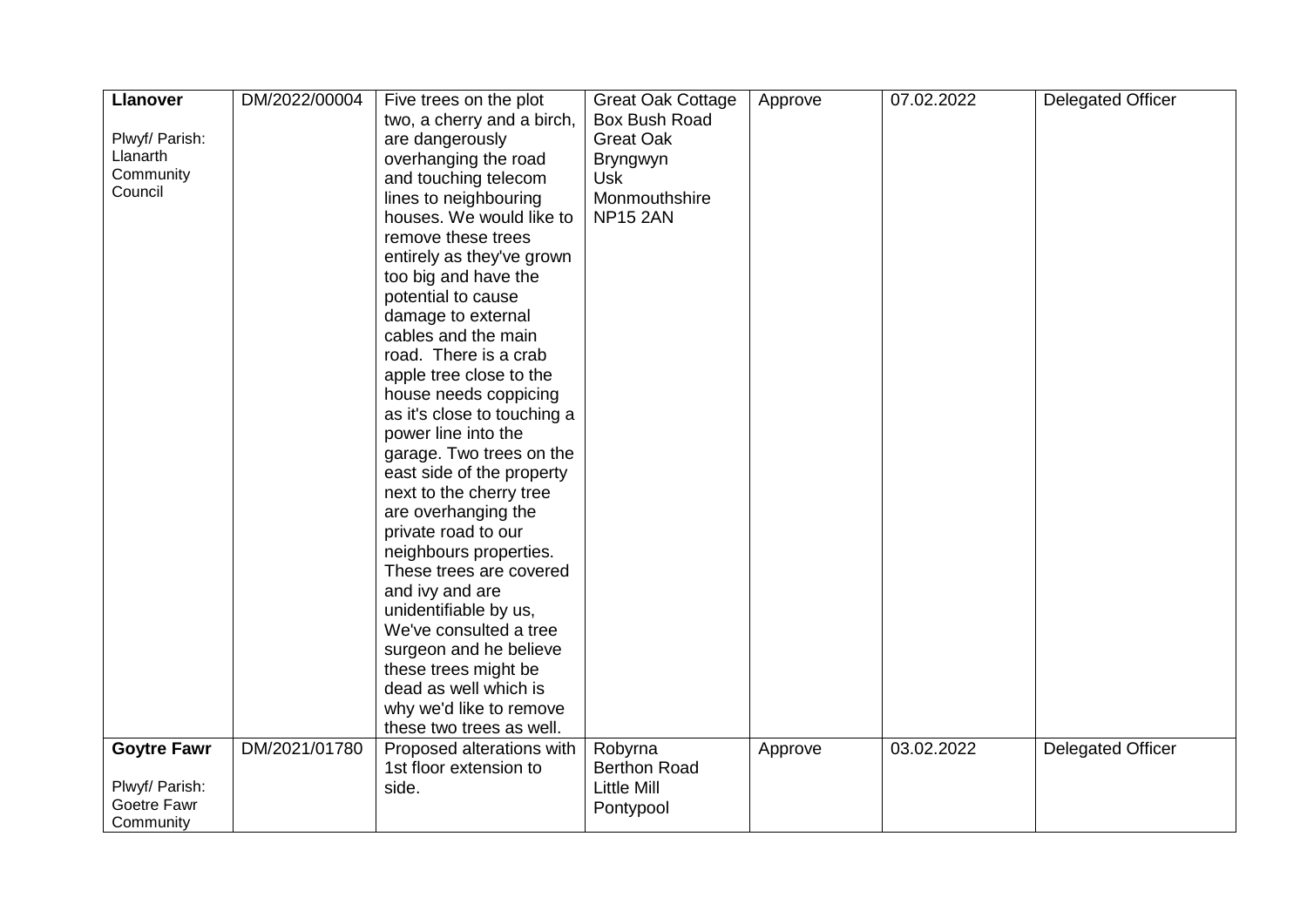| Council                                                                     |               |                                                                                                                                                                                                                                                                                                                                                                                                                                                                                                                                                                                                                                      | Monmouthshire<br>NP4 OHE                                                                                       |         |            |                          |
|-----------------------------------------------------------------------------|---------------|--------------------------------------------------------------------------------------------------------------------------------------------------------------------------------------------------------------------------------------------------------------------------------------------------------------------------------------------------------------------------------------------------------------------------------------------------------------------------------------------------------------------------------------------------------------------------------------------------------------------------------------|----------------------------------------------------------------------------------------------------------------|---------|------------|--------------------------|
| <b>Goytre Fawr</b><br>Plwyf/ Parish:<br>Goetre Fawr<br>Community<br>Council | DM/2021/01835 | Extension to driveway<br>(dropped kerb already<br>present), and solar<br>panels to rear elevation<br>accompanying internal<br>alterations.                                                                                                                                                                                                                                                                                                                                                                                                                                                                                           | Sunslip<br>41 Fairfield<br>Penperlleni<br>Goytre<br>Pontypool<br>Monmouthshire<br>NP4 0AQ                      | Approve | 09.02.2022 | <b>Delegated Officer</b> |
| <b>Llanbadoc</b><br>Plwyf/ Parish:<br>Llanbadoc<br>Community<br>Council     | DM/2021/00135 | Construction of a wildlife<br>pond 26x 12 x 1.5 m in<br>existing paddock/ garden<br>lawn boundary with very<br>slight eastern slope. The<br>site is 30m from an oak<br>tree & 10m from our<br>soak-away. There will be<br>no hardstanding and no<br>ornamental features: just<br>a hole in the ground in<br>grass surrounding with<br>butyl liner and run-off to<br>a small area of<br>woodland. It will have a<br>grass margin and sloping<br>sides for amphibian<br>access. The grassland to<br>the east is to be<br>rewarded. The site has<br>been visited by<br>agricultural constructors<br>and will be done<br>professionally. | <b>April House</b><br>Oak Ridge To<br>Llanbadoc<br>Llanbadoc<br><b>Usk</b><br>Monmouthshire<br><b>NP15 1PT</b> | Approve | 09.02.2022 | <b>Delegated Officer</b> |
| <b>Llanbadoc</b>                                                            | DM/2021/00641 | Proposed extension to<br>existing slaughter house                                                                                                                                                                                                                                                                                                                                                                                                                                                                                                                                                                                    | Maesmawr<br>Glascoed Lane                                                                                      | Approve | 04.02.2022 | <b>Delegated Officer</b> |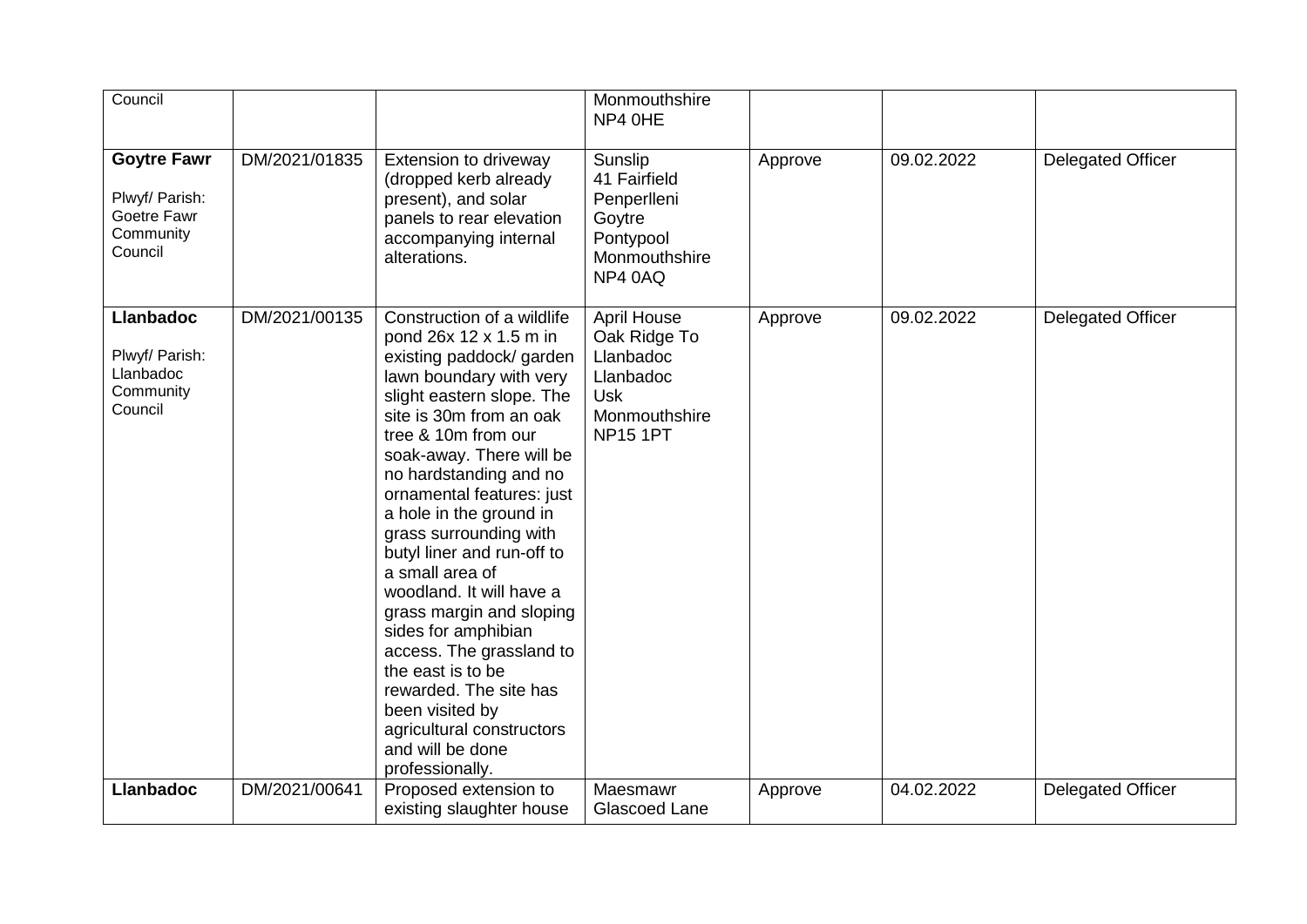| Plwyf/ Parish:<br>Llanbadoc<br>Community<br>Council                                                  |               | and first floor office over.                                                                                                                                                                                                                                                                                     | Glascoed<br>Pontypool<br>Monmouthshire<br>NP4 0TX                                                       |         |            |                          |
|------------------------------------------------------------------------------------------------------|---------------|------------------------------------------------------------------------------------------------------------------------------------------------------------------------------------------------------------------------------------------------------------------------------------------------------------------|---------------------------------------------------------------------------------------------------------|---------|------------|--------------------------|
| <b>Llanbadoc</b><br>Plwyf/ Parish:<br>Gwehelog Fawr<br>Community<br>Council                          | DM/2021/01423 | Erection of a wooden<br>workshop/shed on a<br>concrete base.<br>Installation of automatic<br>five bar farm style gates<br>across the driveway at<br>the existing entrance to<br>the property.                                                                                                                    | Oaklands<br><b>Wainfield Lane</b><br>Gwehelog<br><b>Usk</b><br>Monmouthshire<br><b>NP15 1RT</b>         | Approve | 04.02.2022 | <b>Delegated Officer</b> |
| <b>Llanbadoc</b><br>Plwyf/ Parish:<br>Llanbadoc<br>Community<br>Council                              | DM/2021/01721 | Change of use of land<br>from agricultural to<br>residential curtilage and<br>the erection of a<br>garage/storage building.                                                                                                                                                                                      | Millbrook Cottage<br><b>Berthon Road</b><br><b>Little Mill</b><br>Pontypool<br>Monmouthshire<br>NP4 0HL | Approve | 04.02.2022 | <b>Delegated Officer</b> |
| <b>Trellech</b><br><b>United</b><br>Plwyf/ Parish:<br><b>Trellech United</b><br>Community<br>Council | DM/2022/00034 | Single storey rear<br>extension and<br>associated works.                                                                                                                                                                                                                                                         | 5 Badgers Dean<br>The Narth<br>Monmouth<br>Monmouthshire<br><b>NP25 4QU</b>                             | Approve | 08.02.2022 | <b>Delegated Officer</b> |
| <b>Usk</b><br>Plwyf/ Parish:<br>Usk Town<br>Council                                                  | DM/2021/00703 | To retain the addition of<br>a 3ft fence painted<br>charcoal grey along with<br>a 1ft trellis to an existing<br>4ft stone wall which will<br>exceed 2m, for privacy to<br>property and surrounding<br>properties. The total<br>height of the wall, fence<br>and trellis as shown on<br>the pictures given in the | The Old Coach<br>House<br><b>Baron Street</b><br><b>Usk</b><br>Monmouthshire<br><b>NP15 1AS</b>         | Approve | 07.02.2022 | <b>Delegated Officer</b> |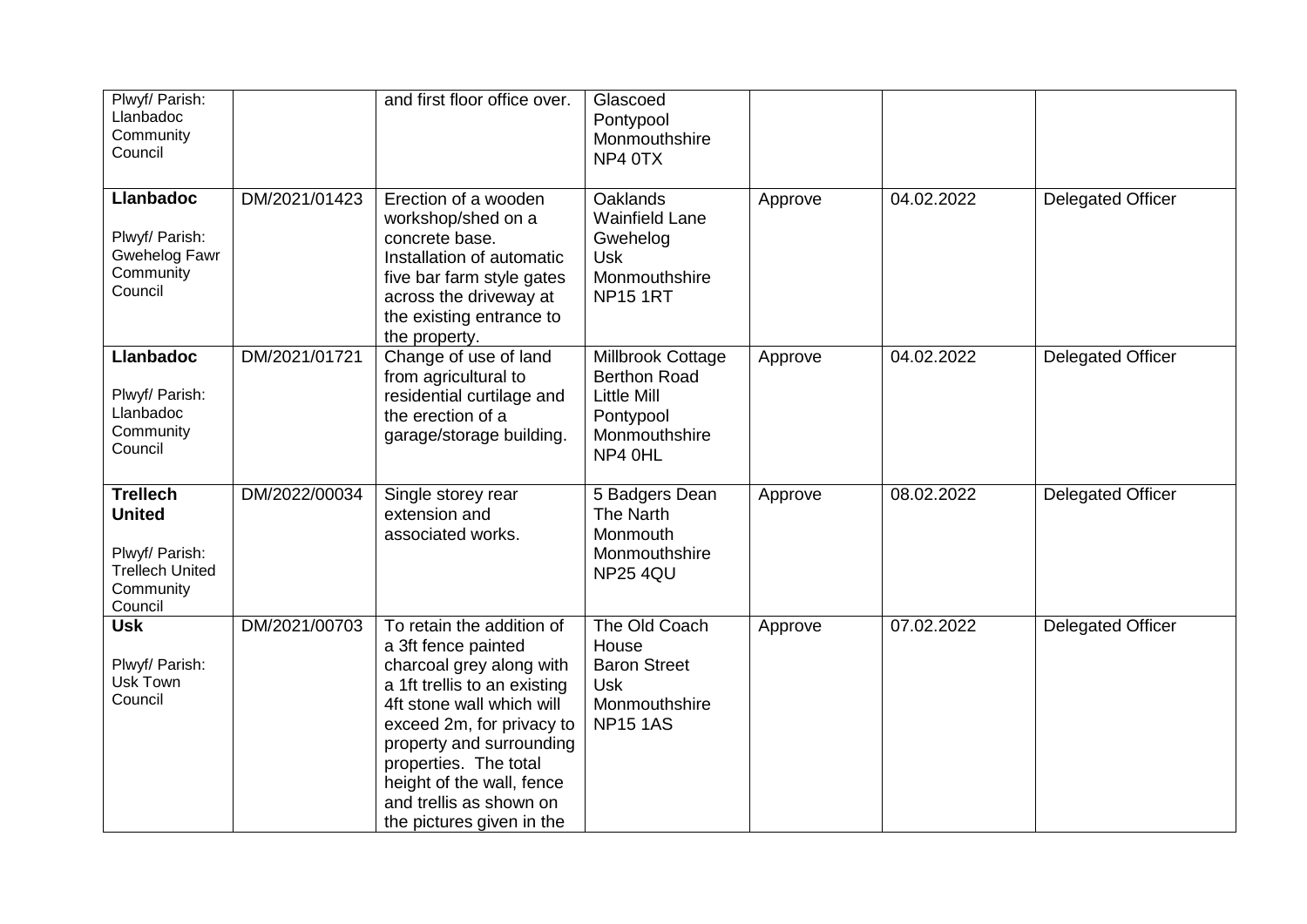|                                                                             |               | evidence is 2.7m.                                                                          |                                                                                                                                         |         |            |                          |
|-----------------------------------------------------------------------------|---------------|--------------------------------------------------------------------------------------------|-----------------------------------------------------------------------------------------------------------------------------------------|---------|------------|--------------------------|
| Llangybi<br>Fawr<br>Plwyf/ Parish:<br>Llangybi Fawr<br>Community<br>Council | DM/2021/01498 | Proposed single storey<br>oak framed extension to<br>create larger<br>kitchen/dining room. | The Old Barn<br><b>Tre Herbert Road</b><br>Llansoar<br>Newport<br>Monmouthshire<br><b>NP18 1LS</b>                                      | Approve | 09.02.2022 | <b>Delegated Officer</b> |
| Llangybi<br>Fawr<br>Plwyf/ Parish:<br>Llangybi Fawr<br>Community<br>Council | DM/2022/00122 | Various external window<br>and door changes<br>including internal<br>renovation works.     | 4 Barnfield Close<br>Llangybi<br><b>Usk</b><br>Monmouthshire<br><b>NP15 1EL</b>                                                         | Approve | 08.02.2022 | <b>Delegated Officer</b> |
| <b>St Arvans</b><br>Plwyf/ Parish:<br>St Arvans<br>Community<br>Council     | DM/2022/00019 | 06.01.2022 Removal of<br>sapling on the edge of<br>the car park.                           | <b>St Arvans Meeting</b><br>Rooms<br><b>Grange Road</b><br>Rogerstone<br>Grange<br><b>St Arvans</b><br>Monmouthshire<br><b>NP16 6EJ</b> | Approve | 09.02.2022 | <b>Delegated Officer</b> |
| <b>Caerwent</b><br>Plwyf/ Parish:<br>Caerwent<br>Community<br>Council       | DM/2021/01698 | Proposed alterations and<br>extension                                                      | <b>The Knoll</b><br>St Bride's Road<br><b>St Brides</b><br>Netherwent<br>Caldicot<br><b>NP26 3AT</b>                                    | Approve | 07.02.2022 | <b>Delegated Officer</b> |
| <b>Caerwent</b><br>Plwyf/ Parish:<br>Caerwent<br>Community<br>Council       | DM/2021/01766 | New detached garage<br>with associated works.                                              | Mayfield<br>Caerwent Road To<br>The M48<br><b>Caerwent Brook</b><br>Caerwent                                                            | Approve | 03.02.2022 | <b>Delegated Officer</b> |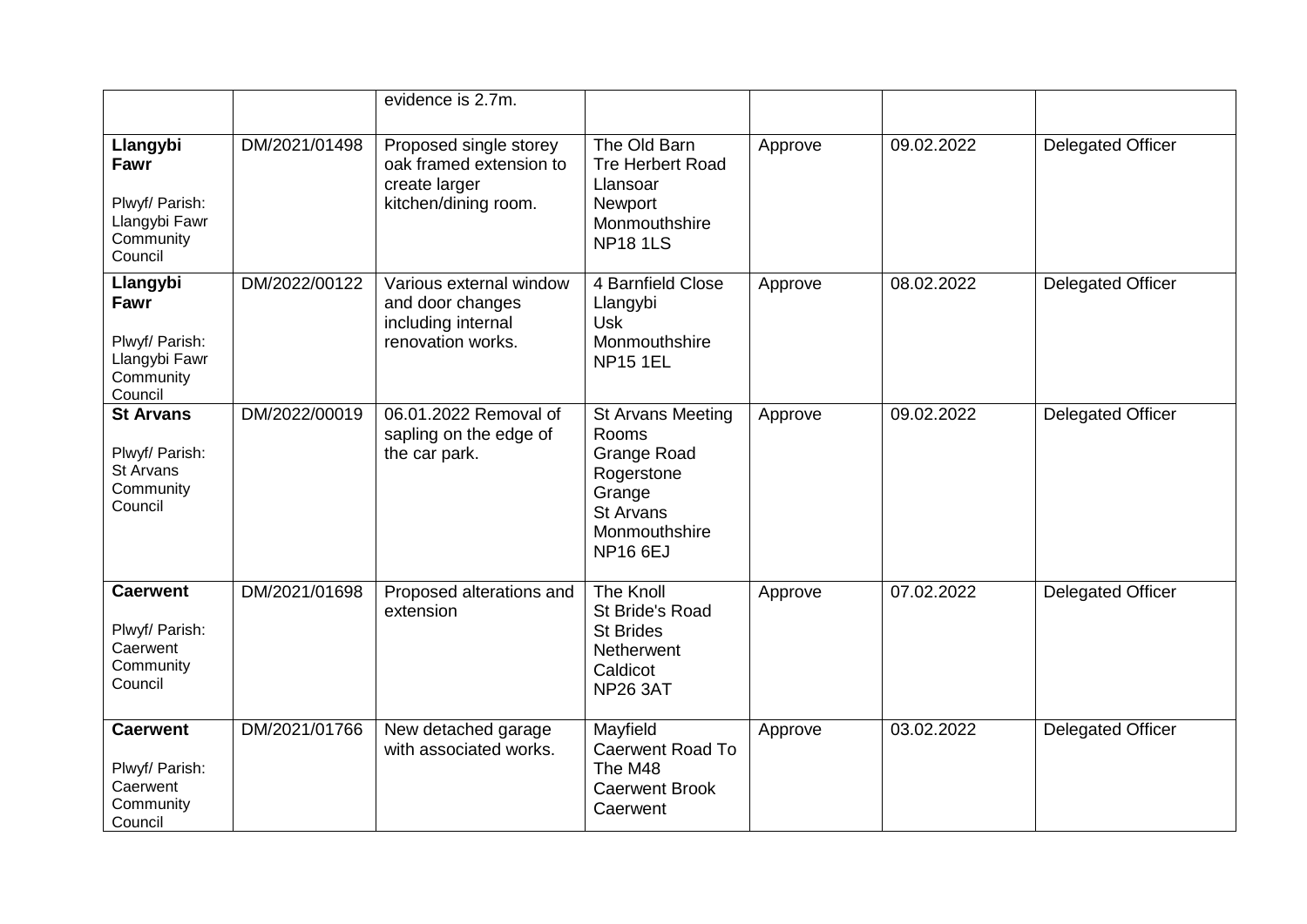|                                                                       |               |                                                                                                                                                                                                                               | Caldicot<br>Monmouthshire<br><b>NP26 5BB</b>                                                  |                          |            |                          |
|-----------------------------------------------------------------------|---------------|-------------------------------------------------------------------------------------------------------------------------------------------------------------------------------------------------------------------------------|-----------------------------------------------------------------------------------------------|--------------------------|------------|--------------------------|
| <b>Caerwent</b><br>Plwyf/ Parish:<br>Caerwent<br>Community<br>Council | DM/2021/02028 | Carry out pruning to the<br>upper canopy to reduce<br>spread by up to<br>approximately 2 meters<br>along avenue of lime<br>trees adjacent to the row<br>of house.                                                             | <b>Amenity Verge</b><br>A48 Tabernacle<br><b>Church To Crick</b><br>Caerwent<br>Monmouthshire | Approve                  | 09.02.2022 | <b>Delegated Officer</b> |
| <b>St Marys</b><br>Plwyf/ Parish:<br>Chepstow Town<br>Council         | DM/2021/01043 | Increasing size of<br>existing openings in<br>walls to corridor,<br>provision of internal door<br>and all associated works.                                                                                                   | Hatherway House<br>1 Mount Pleasant<br>Chepstow<br>Monmouthshire<br><b>NP165PS</b>            | Approve                  | 04.02.2022 | <b>Delegated Officer</b> |
| <b>St Marys</b><br>Plwyf/ Parish:<br>Chepstow Town<br>Council         | DM/2021/01626 | External alterations to<br>rear elevation and<br>windows. Internal<br>alterations to plan form<br>and updating of services<br>and rooms. General<br>maintenance and repair<br>to be carried out<br>externally and internally. | 5 Mount Pleasant<br>Chepstow<br>Monmouthshire<br><b>NP165PS</b>                               | Approve                  | 04.02.2022 | <b>Delegated Officer</b> |
| <b>St Marys</b><br>Plwyf/ Parish:<br>Chepstow Town<br>Council         | DM/2021/01974 | Construction of a single<br>storey extension to the<br>side of the property to<br>create larger<br>kitchen/dining with utility<br>room and pantry                                                                             | 42 Mount Way<br>Chepstow<br>Monmouthshire<br><b>NP16 5NF</b>                                  | Approve                  | 03.02.2022 | <b>Delegated Officer</b> |
| <b>Castle</b><br>Plwyf/ Parish:<br>Abergavenny<br><b>Town Council</b> | DM/2022/00154 | Lower the line of Laurel<br>shrubs, remove lower<br>branches on Ash and<br>removal of stunted<br>Sycamore.                                                                                                                    | 16 Clos Y Pinwydd<br>Abergavenny<br>Monmouthshire<br>NP7 5JP                                  | Application<br>Withdrawn | 04.02.2022 | <b>Delegated Officer</b> |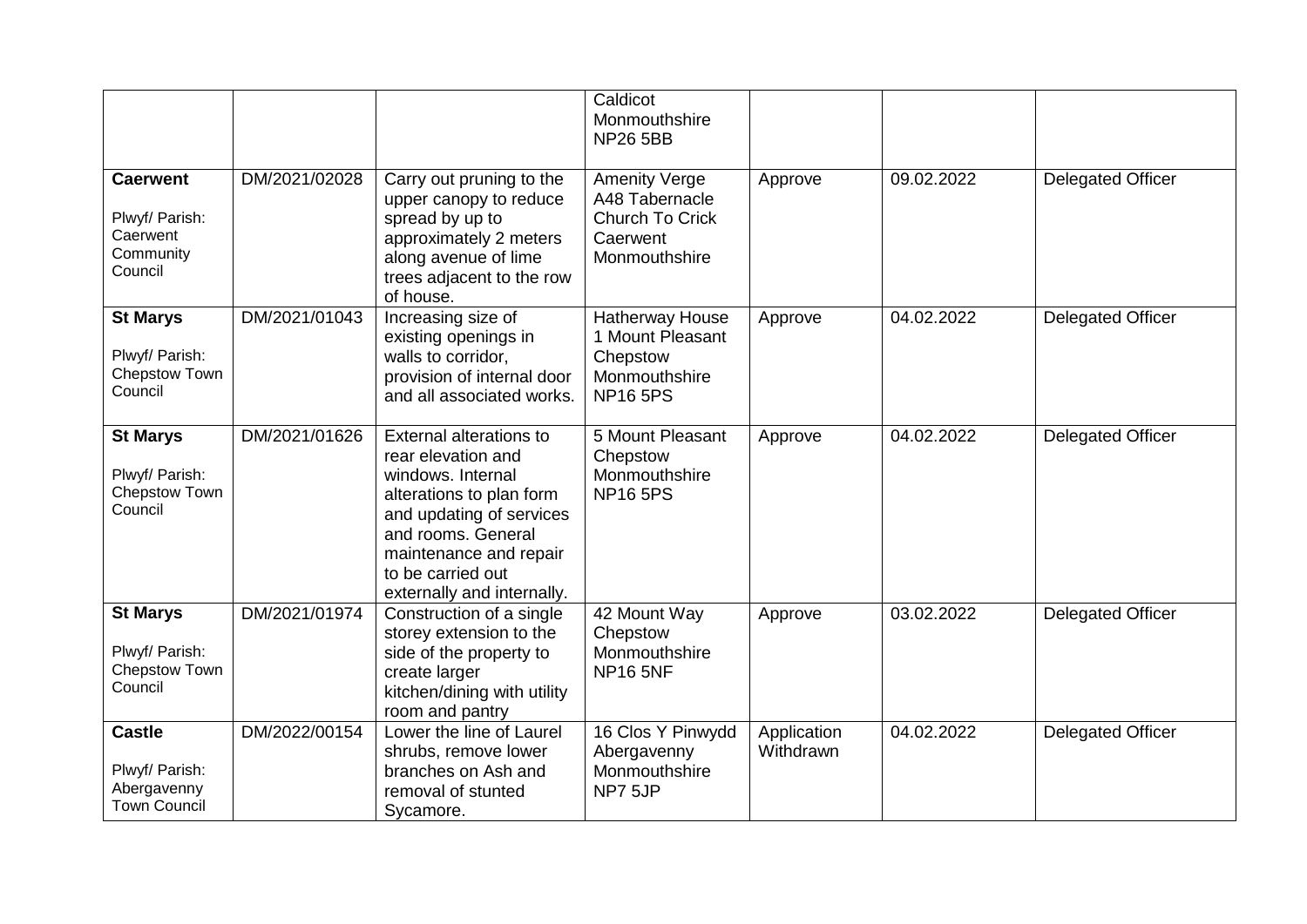| <b>Dixton With</b><br><b>Osbaston</b><br>Plwyf/ Parish:<br>Monmouth<br><b>Town Council</b> | DM/2021/01743 | Discharge of condition12<br>(Tree Protection Plan) for<br>planning decision<br>DM/2018/00894.                                                                                                                                 | Hatcham Barn<br><b>Cwrt William Jones</b><br>Monmouth<br>Monmouthshire<br><b>NP25 3AE</b>                        | Approve | 03.02.2022 | <b>Delegated Officer</b> |
|--------------------------------------------------------------------------------------------|---------------|-------------------------------------------------------------------------------------------------------------------------------------------------------------------------------------------------------------------------------|------------------------------------------------------------------------------------------------------------------|---------|------------|--------------------------|
| <b>Drybridge</b><br>Plwyf/ Parish:<br>Monmouth<br><b>Town Council</b>                      | DM/2022/00149 | Construction or dormer<br>roof extension to rear<br>roof slope. Installation of<br>roof window to front roof<br>slope.                                                                                                        | 1 Ancre Hill<br>Cottages<br><b>Rockfield Road</b><br>Monmouth<br>Monmouthshire<br><b>NP25 5AU</b>                | Approve | 08.02.2022 | <b>Delegated Officer</b> |
| <b>Mill</b><br>Plwyf/ Parish:<br>Magor With<br>Undy<br>Community<br>Council                | DM/2021/01900 | Proposed garage<br>conversion.                                                                                                                                                                                                | 19 Blenheim Drive<br>Magor<br>Caldicot<br>Monmouthshire<br><b>NP26 3NF</b>                                       | Approve | 09.02.2022 | <b>Delegated Officer</b> |
| <b>Shirenewton</b><br>Plwyf/ Parish:<br>Mathern<br>Community<br>Council                    | DM/2021/00412 | Demolition of existing<br>porch, garage,<br>conservatory. New<br>garden room,<br>replacement garage with<br>annexe/ancillary<br>accommodation above.                                                                          | <b>Lime Kilns</b><br>Pwllmeyric<br>Chepstow<br>Monmouthshire<br><b>NP16 6LA</b>                                  | Approve | 09.02.2022 | Delegated Officer        |
| <b>Shirenewton</b><br>Plwyf/ Parish:<br>Shirenewton<br>Community<br>Council                | DM/2021/01561 | Proposed two storey<br>extension to the rear of<br>the property of 4.4m x<br>6.5m. Equating to<br>28.6m2. The extension is<br>to form a new kitchen<br>and en-suite bathroom at<br>first floor whilst enlarging<br>bedroom 3. | The Old Barn<br>Lower Argoed<br>Farm<br>Earlswood<br>Shirenewton<br>Chepstow<br>Monmouthshire<br><b>NP16 6AP</b> | Approve | 09.02.2022 | Delegated Officer        |